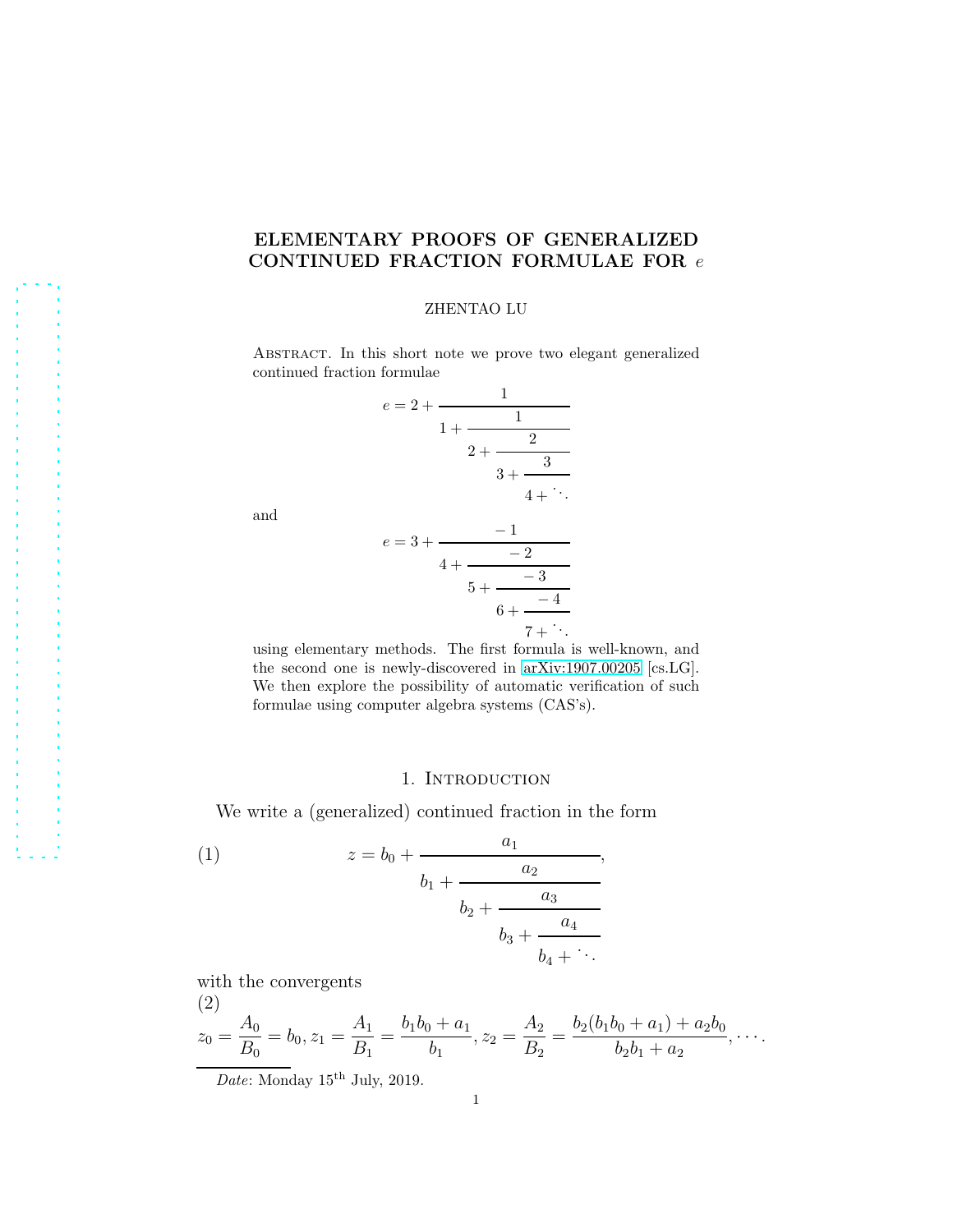In general, as stated in [\[1\]](#page-3-0),  $A_n$  and  $B_n$  satisfies

<span id="page-1-1"></span>(3) 
$$
A_n = b_n A_{n-1} + a_n A_{n-2}, B_n = b_n B_{n-1} + a_n B_{n-2}, n \ge 1,
$$
  
\n
$$
A_{-1} = 1, A_0 = b_0, B_{-1} = 0, B_0 = 1.
$$

Thus, there is a straightforward way to verify a proposed continued fraction formula. Given  $\{a_n\}, \{b_n\}$ , one first computes  $A_n$  and  $B_n$ , and then computes  $\lim_{n\to\infty} z_n = \lim_{n\to\infty}$  $A_n$  $B_n$ .

### 2. PROOFS OF TWO FORMULAE OF  $e$

### 2.1. The first formula. We first compute

(4) 
$$
w = 2 + \frac{1}{1 + \frac{1}{2}} = 2 + \frac{1}{1 + \frac{\frac{1}{2}}{1 + \frac{\frac{1}{3}}{1 + \frac{\frac{1}{3}}{1 + \frac{\frac{1}{4}}{1 + \ddots}}}}}
$$

In this case we have

(5) 
$$
a_n = \frac{1}{n}, b_n = 1, n \ge 1.
$$

Hence

(6) 
$$
A_{-1} = 1, A_0 = 2, B_{-1} = 0, B_0 = 1, A_n = A_{n-1} + \frac{1}{n}A_{n-2}, B_n = B_{n-1} + \frac{1}{n}B_{n-2}, n \ge 1.
$$

It is trivial to verify by induction that

$$
(7) \qquad A_n = n+2, n \ge 0.
$$

For  $B_n$ , we make the auxiliary sequence

<span id="page-1-0"></span>(8) 
$$
k_n = \frac{B_{n-2}}{n} - \frac{B_{n-3}}{n-1}, n \ge 2.
$$

Then we have  $k_{n+2} = \frac{1}{(n+2)(n+1)}k_n$  by [\(14\)](#page-2-0). And in turn this shows  $k_n = (-1)^n \frac{1}{n!}$ . Now by [\(8\)](#page-1-0) and [\(14\)](#page-2-0) we have

(9) 
$$
\sum_{i=2}^{n} k_i = \frac{B_{n-2}}{n},
$$

hence

(10) 
$$
B_n = (n+2) \sum_{i=2}^{n+2} k_i = (n+2) \sum_{i=2}^{n+2} (-1)^i \frac{1}{i!},
$$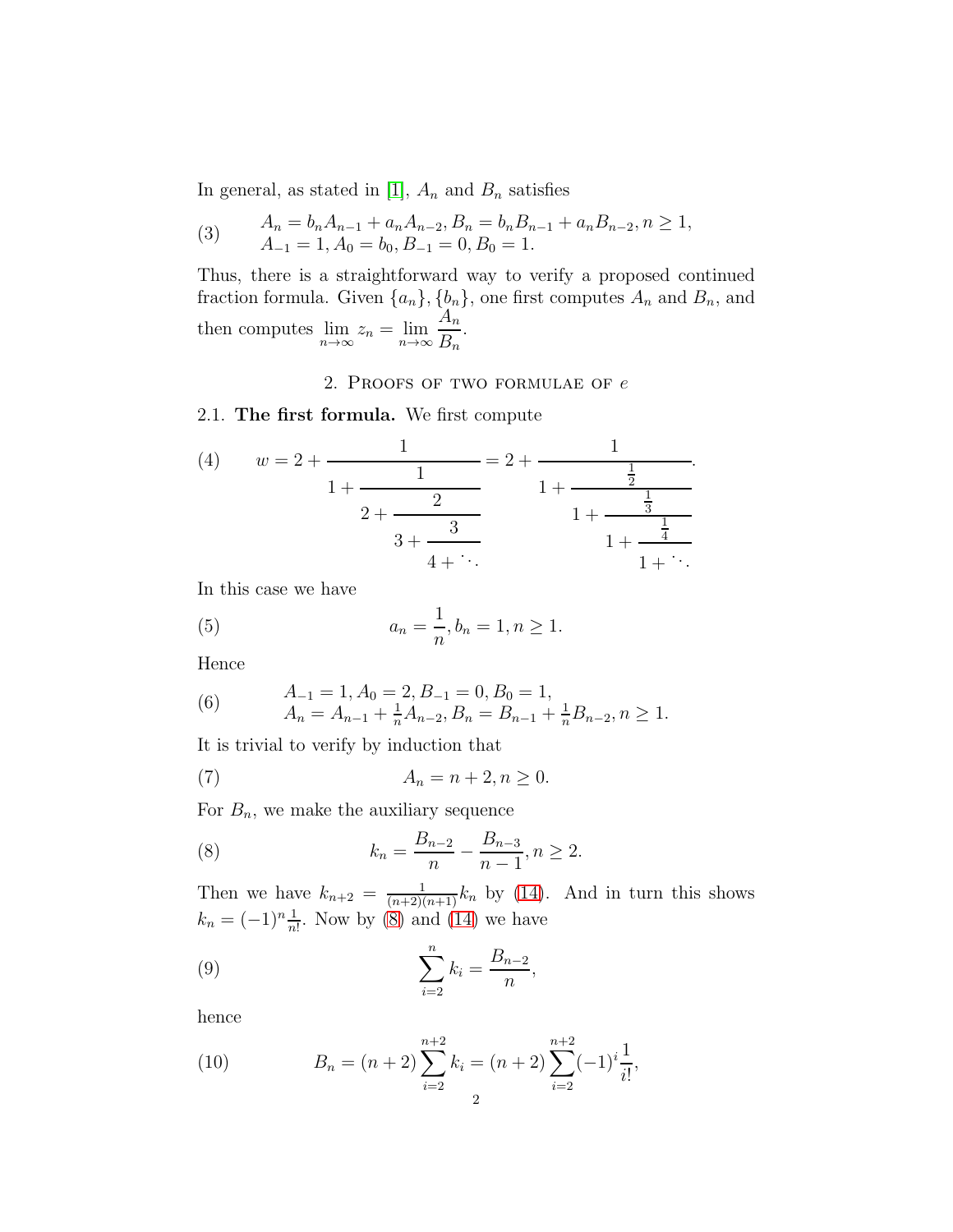hence

(11) 
$$
w = \lim_{n \to \infty} \frac{A_n}{B_n} = \lim_{n \to \infty} \frac{1}{\sum_{i=2}^{n+2} (-1)^i \frac{1}{i!}} = \frac{1}{e^{-1}} = e.
$$

## 2.2. The second formula. Now we compute

(12) 
$$
v = 3 + \cfrac{-1}{4 + \cfrac{-2}{5 + \cfrac{-3}{6 + \cfrac{-4}{7 + \ddots}}}}.
$$

This formula  $(v = e)$  is recently numerically discovered in [\[2\]](#page-3-1) using machine learning techniques. In this case we have

(13) 
$$
a_n = -n, \quad b_n = n + 3, \quad n \ge 1.
$$

Hence

(14)

<span id="page-2-0"></span>
$$
A_{-1} = 1, \quad A_0 = 3, \quad B_{-1} = 0, \quad B_0 = 1,
$$
  
\n
$$
A_n = (n+3)A_{n-1} - nA_{n-2}, \quad B_n = (n+3)B_{n-1} - nB_{n-2}, \quad n \ge 1.
$$

This time it is trivial to verify by induction that  $B_n = \frac{(n+1)^2}{n} B_{n-1}$ , so

(15) 
$$
B_n = \frac{(n+1)!^2}{n!} = (n+1) \cdot (n+1)!, \quad n \ge 1.
$$

For  $A_n$ , an observation of the first few terms suggests that it is a shifted version of the sequence A001339 in [\[3\]](#page-3-2). Then it is routine to verify that

(16) 
$$
A_n = \sum_{k=0}^{n+1} (k+1)! \binom{n+1}{k}, \quad n \ge 1,
$$

by induction argument.  $^{\rm 1}$  $^{\rm 1}$  $^{\rm 1}$ 

With the expression of  $A_n$  and  $B_n$  known, we get

(18) 
$$
v_n = \frac{A_n}{B_n} = \sum_{k=0}^{n+1} \frac{(k+1)}{(n+1) \cdot (n+1-k)!} = \sum_{k=0}^{n+1} \frac{(n+2-k)}{(n+1) \cdot k!}.
$$

<span id="page-2-1"></span><sup>1</sup>We find that the inductive step is easier to carry out if using the equivalent expression

.

(17) 
$$
A_n = \sum_{k=0}^{n+1} (n+2-k)! \binom{n+1}{n+1-k}
$$